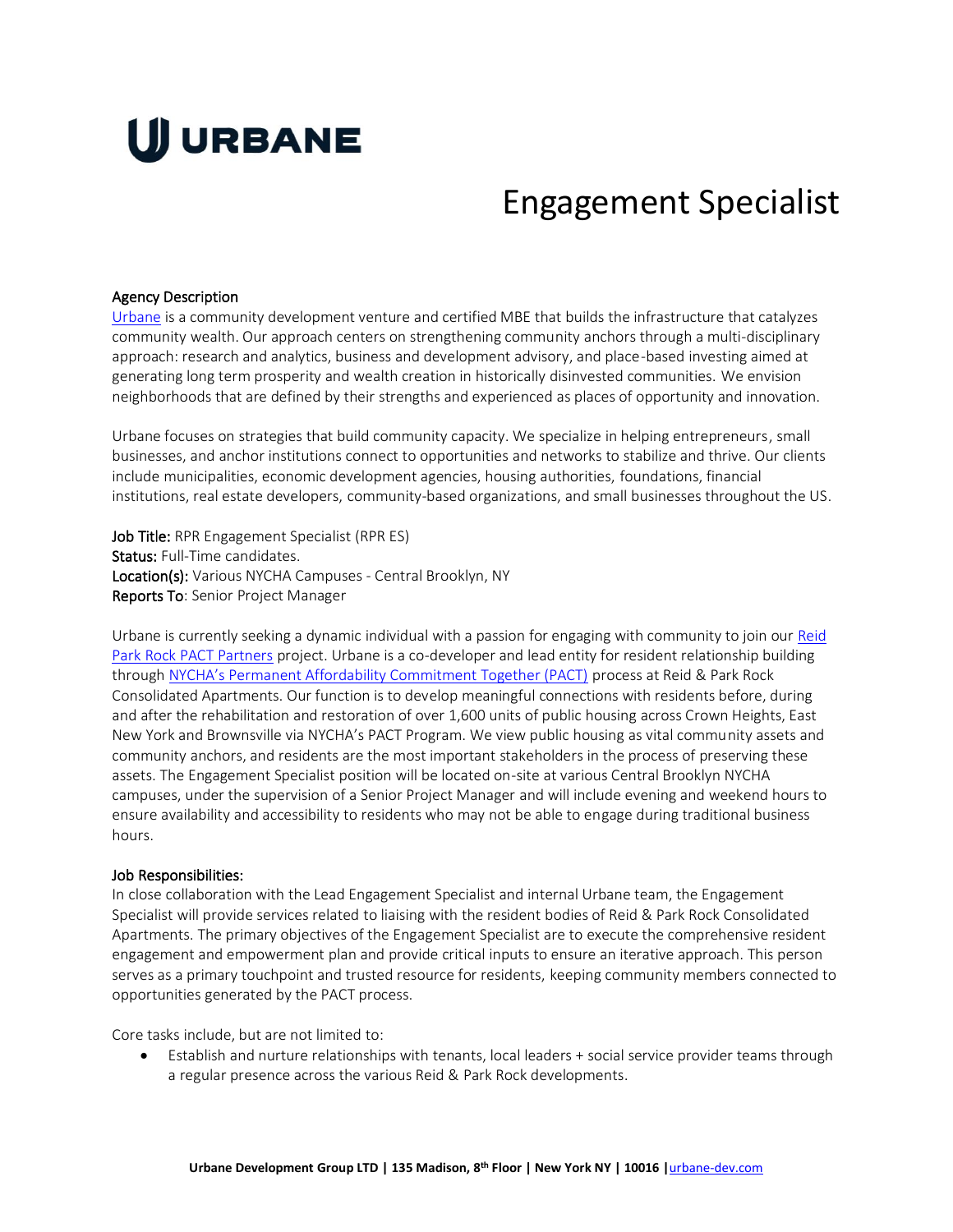- Execute and staff on-site tenant engagement activities, including site-specific meetings, tabling, and special partner events. This includes but is not limited to creating a run-of-show, preparing, and distributing outreach and meeting materials, securing logistics, presenting information, capturing notes and resident feedback, and completing simple summary reports for follow-up.
- Support the design and execution of events including educational workshops, trainings and focus groups; contribute to content development, lead event promotion and logistics, co-facilitate as appropriate.
- Serve as a primary conduit for a holistic intake and tracking process, capturing the full range of input(s) from tenants from pre-development to construction, to social service referrals and beyond, with the goal of having accurate, real-time reporting that can create better outcomes for residents.
- Gather comprehensive data by engaging residents through a needs survey, project design activities and other tools TBC; leverage range of on-site activities to successfully capture data (meetings, tabling, in-unit inspection appointments, etc.).
- Intake, codify and share resident ideas, questions, concerns, complaints, etc.; communicate information to internal team, and respond or direct residents as appropriate, within agreed upon timeframes.
- Monitor Reid Park Rock PACT Partners general email, responding to inquires and redirecting as needed.
- Keep accurate and up-to-date records via internal database.
- Update and maintain PACT FAQs and other key resources to support transparency around the PACT process and related activities.
- Support residents in understanding their rights, responsibilities, and key resources prior to and throughout the lease signing process.
- Support tenant awareness of social services partners' program via all available communication channels.
- Participate in direct outreach in advance of key activities and events as needed through door-to-door canvassing, information distribution, and select phone and text outreach.
- Support document translation (Spanish, Haitian Kreyol, or French) and live interpretation during engagement events.
- Attend regular internal project team meetings and ad-hoc meetings as requested.
- Support the identification, recruitment, and onboarding of local resident ambassadors/community coaches and/or similar roles for ongoing community capacity building.
- Perform other duties as required.

# Knowledge, Skill and Experience:

- Applicants are not limited to a particular field of study our approach to economic and community development is multi-disciplinary, holistic, and inclusive.
- 3+ years of relevant and proven in-field experience (not including internships) related to community or political organizing, community planning, housing advocacy, primary research/data collection, social work, or another related professional field.
- Fluency in Spanish or Mandarin in a must.
- Experience and/or education related to community economic development including, but not limited to, Economic Development, Community Development, Real Estate Development, Property Management, Market Development, Quantitative Analysis, Graphic Design, Marketing, Program/Service Planning and Development.
- Superb verbal and written communication skills are essential.
- Excellent organizational, leadership, and analytical skills are essential.
- Ability to: work with evolving information landscape; manage workload and deliver quality results; prioritize deadlines; collect and analyze information; plan strategically; and assess project/process shortcomings, requirements, and solutions.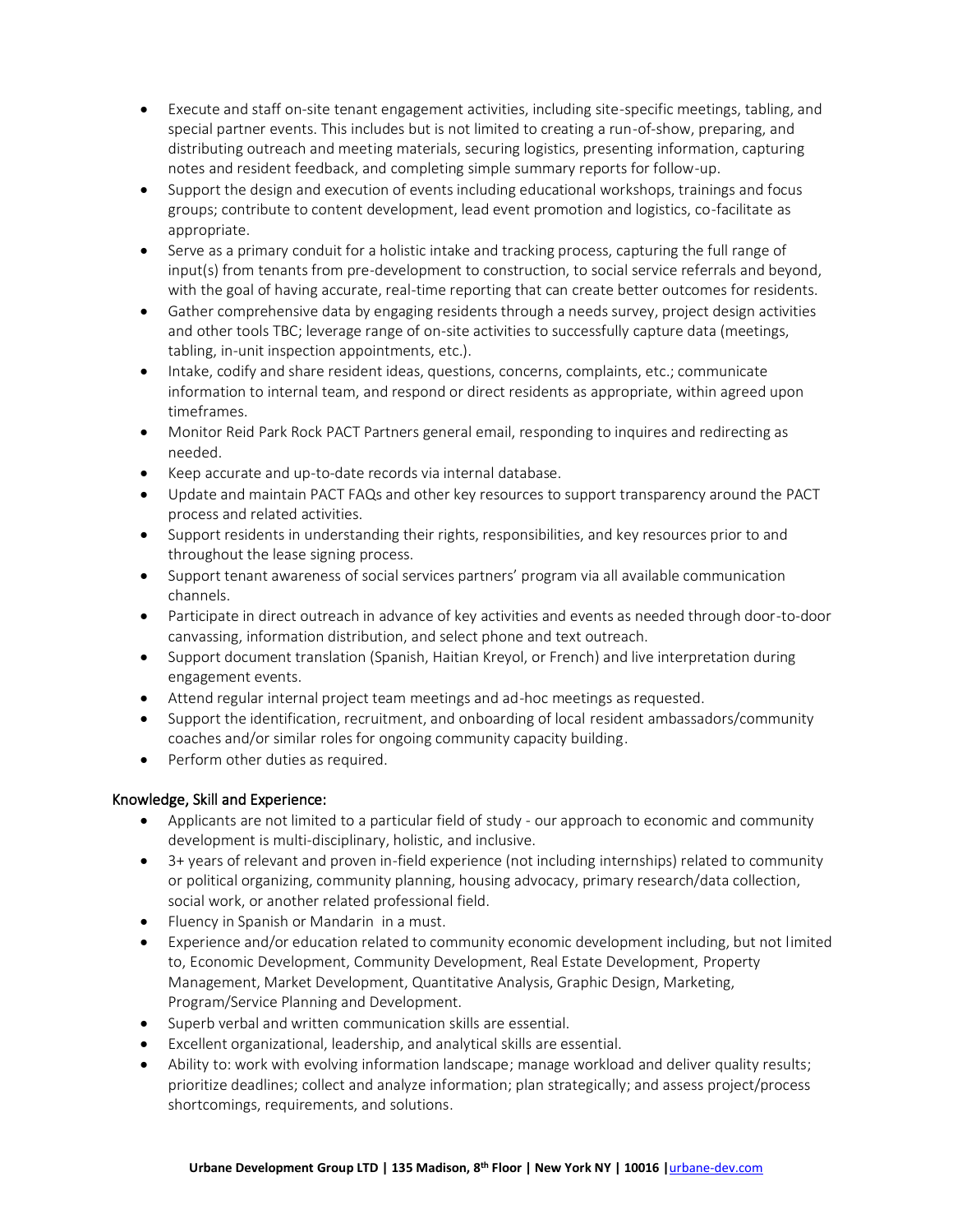• Ability to: use a computer and essential software, including but not limited to Microsoft Suite; utilize basic graphic design programs; report data; prepare plans, presentations; conduct various analyses; provide technical assistance.

Some engagement activities remain virtual in response to the ongoing pandemic; however, local presence onsite is required. Salary is commensurate with experience. The Engagement Specialist role is benefits-eligible if working full-time. Full-Time roles include healthcare benefits, 401k matching, generous PTO policies, professional development, paid parental leave and other comprehensive benefits.

Salary Range: \$68,000 to \$72,000, commensurate with experience and skill level.

# To Apply for this Position:

- To apply, please email **info@urbane-dev.com** with "RPR LES" in the subject line along with your current resume and a brief cover letter/email. Example(s) of past work product are welcome but not required. Please note Spanish or Haitian Kreyol language abilities and level of proficiency.
- Please name all files sent to Urbane beginning with your first and last name (or preferred naming conventions) for easy identification.

Employment is contingent upon successfully passing a background check which includes references from previous employers. Urbane Development Group LTD, is an equal opportunity employer which recruits, hires, trains, and promotes personnel for all job titles without regard to race, color, religion, sex, gender identity, sexual orientation, national origin, disability, genetic information, veteran status, or any other status protected under local, state, or federal laws.

# *About NYCHA PACT\*:*

*NYCHA developments selected to be a part of the Permanent Affordability Commitment Together (PACT) program will receive much needed renovations, residents will have access to employment opportunities affiliated with the repairs, and on-site social services will be enhanced.*

*Through PACT, developments will be included in the federal Rental Assistance Demonstration (RAD) and convert to a more stable, federally funded program called Project-Based Section 8. This allows NYCHA to unlock funding to complete comprehensive repairs, while also ensuring homes remain permanently affordable and residents have the same basic rights as they possess in the public housing program.*

*PACT depends on partnerships with private and non-profit development partners, who will be selected based on*  resident input. Once the property is converted to Project-Based Section 8, NYCHA will lease the land and *buildings to the development partners, who will conduct the repairs, serve as the new on-site property manager, and provide enhanced social services and community programs.*

*NYCHA needs an estimated \$40 billion to fully restore and renovate all of its buildings, but the federal government has provided only a fraction of the funding needed for these improvements. We recognize that many of the conditions in NYCHA buildings are unacceptable and unsafe. Renovations are long overdue but necessary to ensure that the day-to-day needs of residents are met and living conditions improve. PACT is a critical tool that, through partnerships with private and non-profit development partners, allows us to not only modernize homes but also provide enhanced community services and amenities.*

*PACT brings new partners and maintains public control:*

- *Comprehensive Repairs*
	- o *Development partners bring design and construction expertise; they address all the physical needs at the development.*
- *Professional Management*